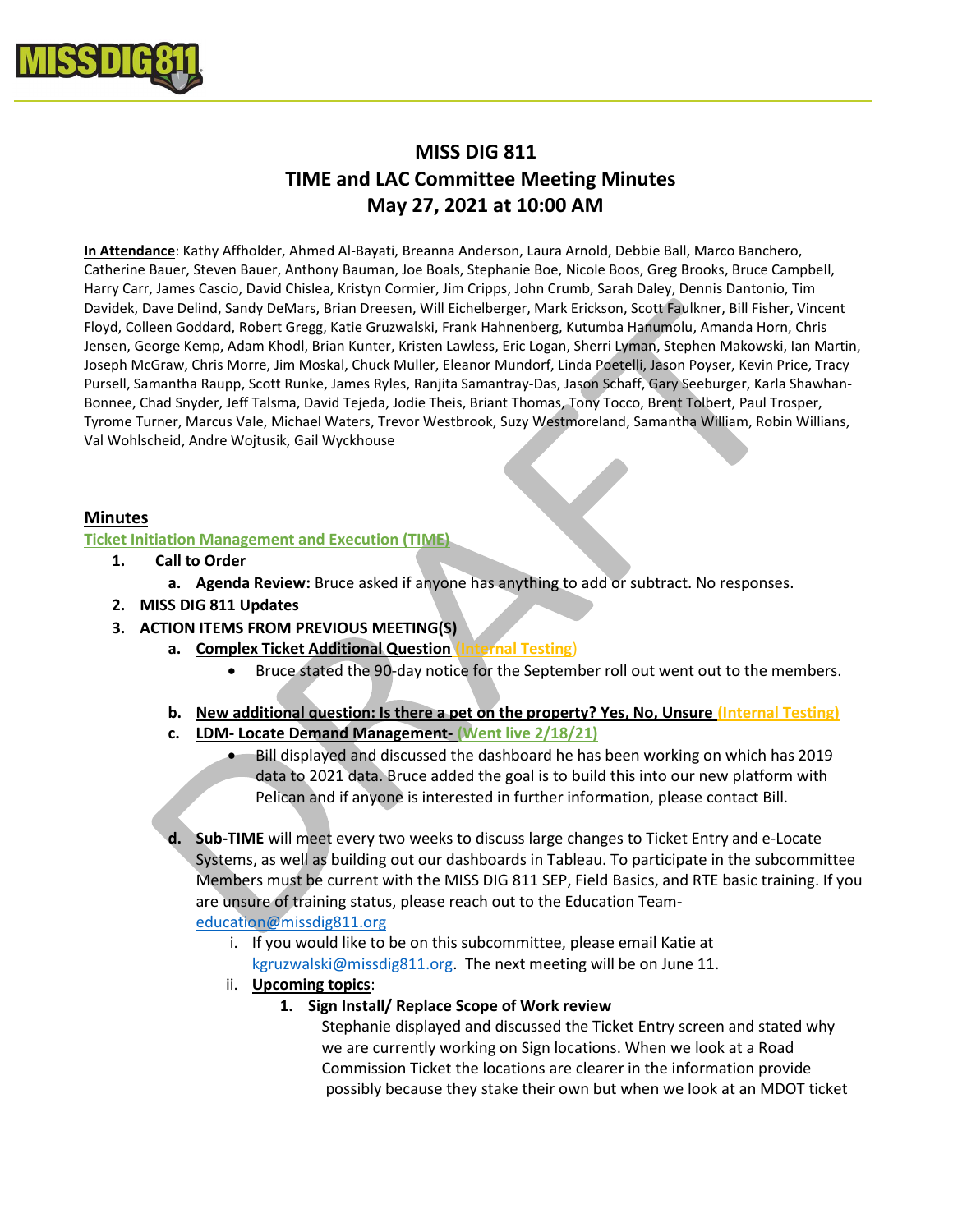

 that is when things get a bit gray and confusing when it comes to the locations. Stephanie is reading information that is written in the locate info box on the Ticket Entry which one happens to be Action Traffic Maintenance. Paul Roth (Action Traffic Maintenance) added this could cause problems because there are overlapping tickets for a site we are

 are working on, so mentioning how many tickets belong to this site. Bruce asked how come so many tickets and do you know how many signs you are putting in? Paul, the reason for so many tickets is because we can only do one mile at a time and yes, we do know exactly how many signs are going in. Stephanie, we are asking if you do know how many signs a company is putting in that we are requesting you put that information on the ticket, as other companies can do that. Bruce, we are trying to make this easy for the locators to mark. Will Eichelberger, knowing there is a stake/ stakes on the ground and when the ticket indicates exactly the amount of stakes should be there this makes it easier for us.

 Stephanie displayed, read, and discussed the Signage Guidelines Proposal. Paul Roth, errors happen and if we could hand over the plans but what file size can be submitted.

 Bruce added if I were a sign person, I would submit a file/ pic to make sure the locator has the correct information, done accurately and get to the next site. Stephanie mentioned you can submit a file size of 8 megabyte, Laura added it it's also what people can receive, and we don't push the information to their email. Bruce, this is another area we will be looking at when we switch to Pelican. Bruce added MISS DIG can set up a Pre-con meeting especially a big project we can include the locators, so everyone involved is on board. Bruce asked the sign people that are in the field if they would like the radius larger than 20ft. Paul said that should be good. Will Eichelberger (City of Kalamazoo) on the locator side the sign tickets are typically the most time consuming tickets to deal with but knowing there is a stake or paint on the ground and knowing how many stakes are out there, huge time saver but if we do not know how many stakes we are out there are not really serving the people we are doing this for. Will Eichelberger, we will go outside the scope just to be sure. Sandy and Jim added they were fine with all of this for the NC side.

## 2. Limiting Project Ticket Scope of Work

## 3. Member and Excavator Dashboards

 Bill displayed and discussed the 999's and ongoing coordination which was in focused on in Wayne. Bruce added when this is built out this will be Code, Company, and broken down by industry type. Samantha Raupp (DTE) asked if the last response or every time on going coordination. Laura, if you are not filtering out then it is every response.

## 4. Excavator Over Notification limitations/ notices

## 5. Ticket System Enhancements RFP

Bruce, Pelican had a press release went out May 25<sup>th</sup>. The reason for the change is due to Pelican was able to due what was required for the changes MISS DIG is looking to due and we interviewed five companies.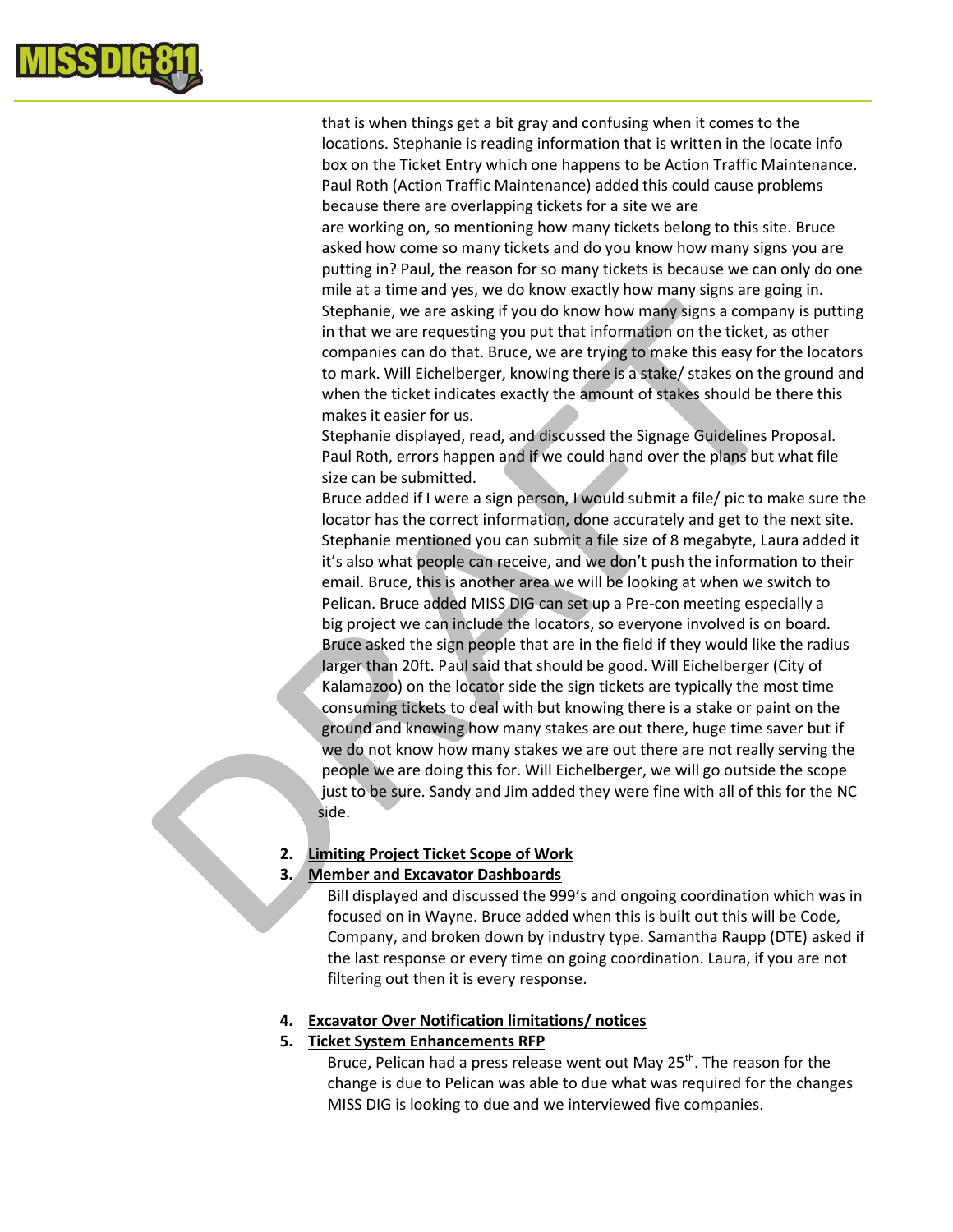

# e. Expedited Locating for fee- Locate Now (Long-term goal)

## f. Private Locates expanded to the entire State for RTE users

 Bruce, we have three companies, and we now cover the entire state of MI. Samantha asked if anyone had issues with Private Locators issues. We are having issues like mismarking, using utility colorings, damages occurring. Laura Arnold asked Samantha to send the information to her so we can investigate Samantha will also provide the pictures they have.

# 4. New Action Items

- a. IT Issues
- b. Open discussion
- c. Signage Scope of Work Proposal
- d. Pelican Corp. OneCallAccess Collaboration

## 5. Meeting Schedule

- a. Meetings will be held via teleconference, with web screen share information and call-in number provided by MISS DIG 811 monthly. MISS DIG 811 will host a teleconference with optional onsite meetings for the TIME committee at the MISS DIG 811 office before the Locator Action Committee, LAC, meetings monthly. Teleconferences will be held the fourth Thursday of the month at 10 am before LAC. Quarterly meetings will be held following the MDPB meetings.
- **b.** Upcoming Meetings:
	- i. TIME
		- 1. June 24 (WITH MDPB), July 22, August 26, September 23 (WITH MDPB), October 28, No November Meeting, & December 16 (WITH MDPB)
	- ii. Sub-TIME
		- 1. June 10, July 8, August 12, September 9, October 14, November 11, & December 2
- 6. TIME Adjournment: 10:49Am

# Optional Five- Minute Break

## Locator Action Committee (LAC)

1. Top Issues

# a. Retransmits and lack of response

 Bruce, we discuss this in the Status Update Group on Monday mornings at 10AM. We are investigate/ some complaints or lack of coordinating and locators are working on their backlog. Tony (USIC) the backlog and 999's are going down and hiring thru June.

## b. LDM and e-Locate Triage in OAK MAC

- Discussed in the TIME meeting.
- 2. Private Locating Update